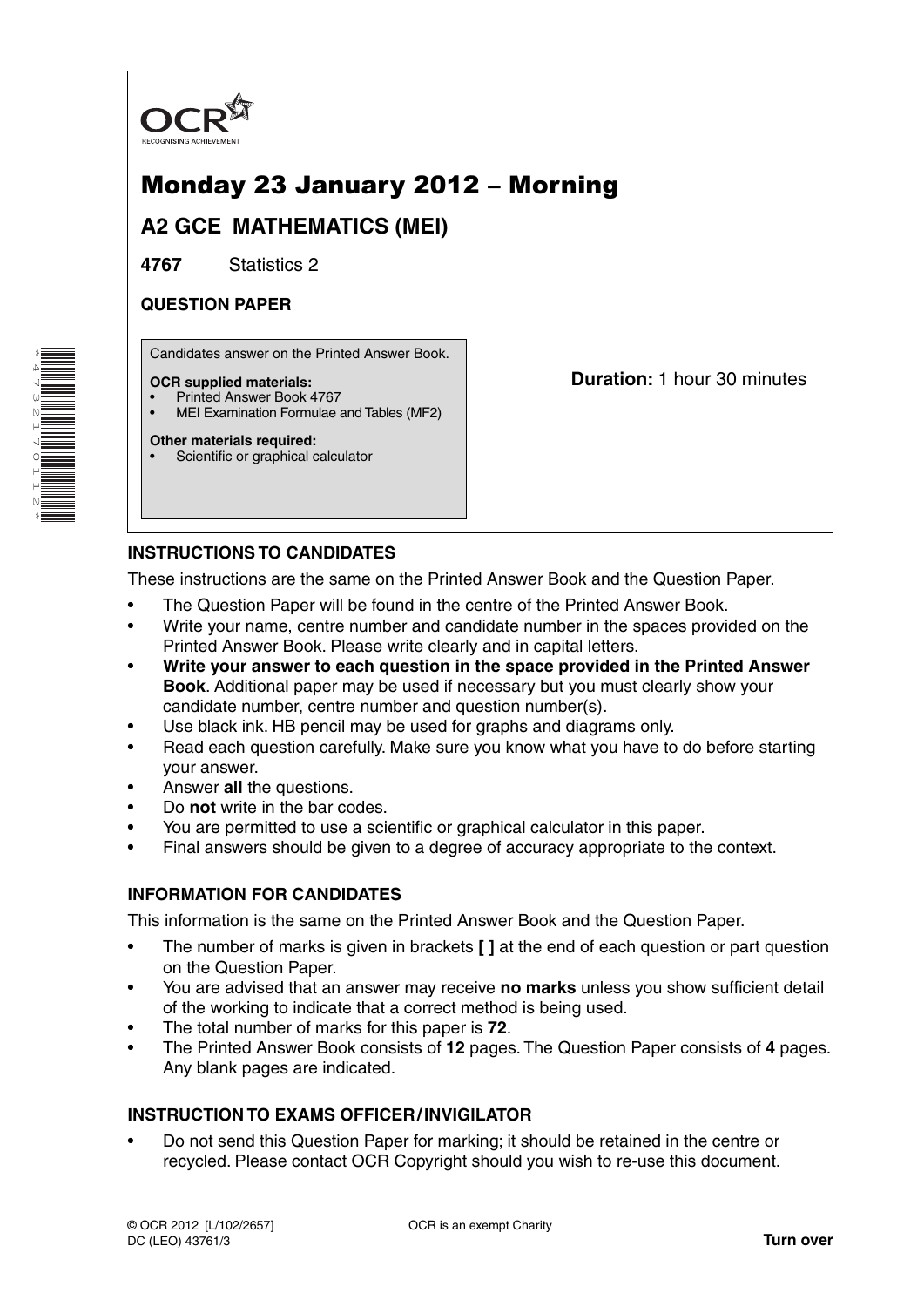- **2**
- **1** Nine long-distance runners are starting an exercise programme to improve their strength. During the first session, each of them has to do a 100 metre run and to do as many push-ups as possible in one minute. The times taken for the run, together with the number of push-ups each runner achieves, are shown in the table.

| Runner                   |    |      |    |    |  |                                    |      |  |
|--------------------------|----|------|----|----|--|------------------------------------|------|--|
| 100 metre time (seconds) |    | 11.6 |    |    |  | $10.9$   12.3   14.7   13.1   11.7 | 13.6 |  |
| Push-ups achieved        | 32 | 42   | 22 | 36 |  |                                    | 38   |  |

- **(i)** Draw a scatter diagram to illustrate the data. **[3]**
- **(ii)** Calculate the value of Spearman's rank correlation coefficient. **[5]**
- **(iii)** Carry out a hypothesis test at the 5% significance level to examine whether there is any association between time taken for the run and number of push-ups achieved. **[6]**
- **(iv)** Under what circumstances is it appropriate to carry out a hypothesis test based on the product moment correlation coefficient? State, with a reason, which test is more appropriate for these data. **[3]**
- **2** The number of printing errors per page in a book is modelled by a Poisson distribution with a mean of 0.85.
	- **(i)** State conditions for a Poisson distribution to be a suitable model for the number of printing errors per page. **[2]**
	- **(ii)** A page is chosen at random. Find the probability of
		- (*A*) exactly 1 error on this page,
		- (*B*) at least 2 errors on this page. **[5]**
	- 10 pages are chosen at random.
	- **(iii)** Find the probability of exactly 10 errors in these 10 pages. **[3]**
	- **(iv)** Find the least integer *k* such that the probability of there being *k* or more errors in these 10 pages is less than 1%. **[4]**
	- 30 pages are chosen at random.
	- **(v)** Use a suitable approximating distribution to find the probability of no more than 30 errors in these 30 pages. **[5]**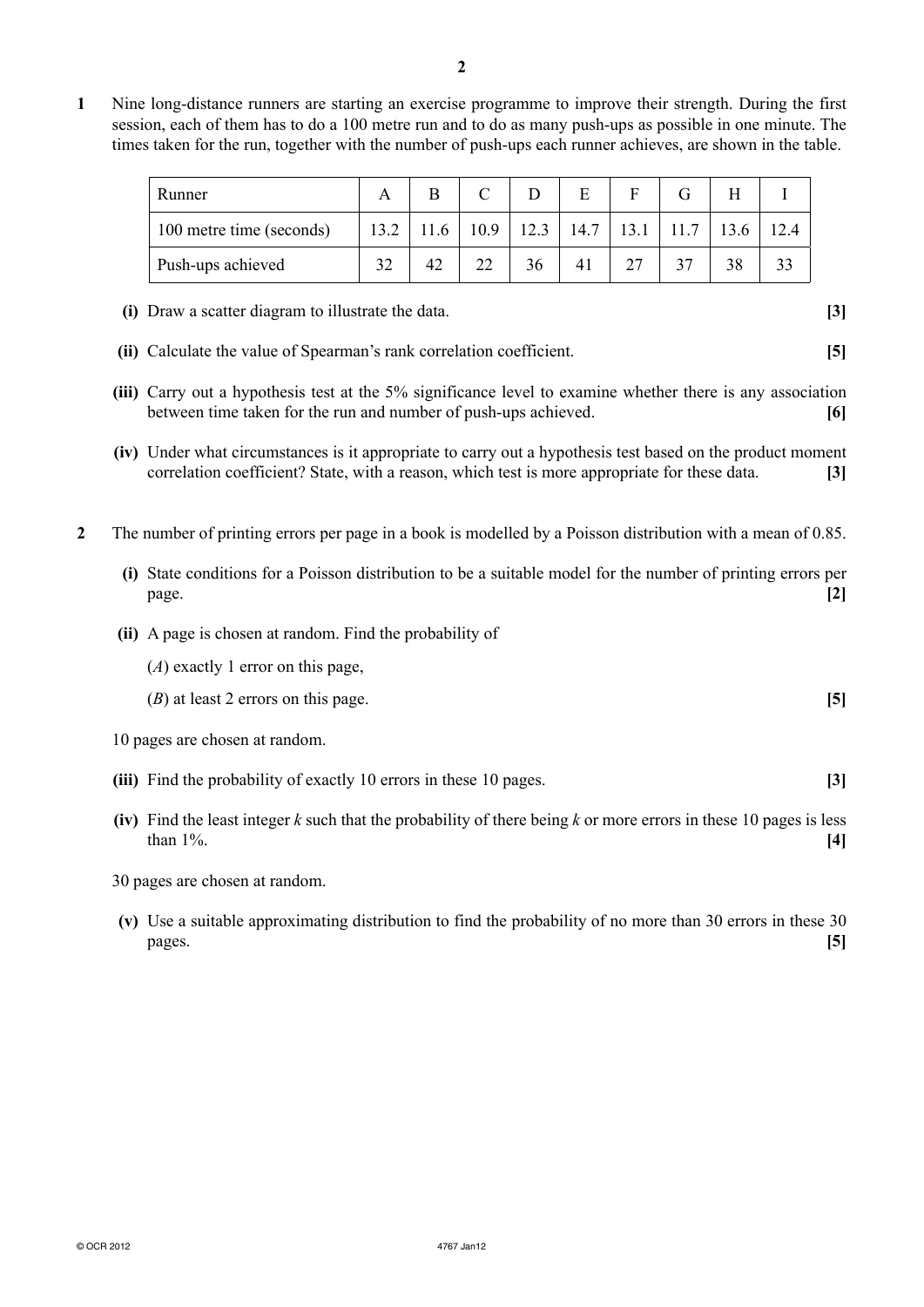**3** The lifetime of a particular type of light bulb is *X* hours, where *X* is Normally distributed with mean 1100 and variance 2000.

| (i) Find $P(1100 \le X \le 1200)$ . |  |
|-------------------------------------|--|
|                                     |  |
|                                     |  |
|                                     |  |

- **(ii)** Use a suitable approximating distribution to find the probability that, in a random sample of 100 of these light bulbs, no more than 40 have a lifetime between 1100 and 1200 hours. **[5]**
- **(iii)** A factory has a large number of these light bulbs installed. As soon as 1% of the bulbs have come to the end of their lifetimes, it is company policy to replace all of the bulbs. After how many hours should the bulbs need to be replaced? **[3]**
- **(iv)** The bulbs are to be replaced by low-energy bulbs. The lifetime of these bulbs is Normally distributed and the mean is claimed by the manufacturer to be 7000 hours. The standard deviation is known to be 100 hours. A random sample of 25 low-energy bulbs is selected. Their mean lifetime is found to be 6972 hours. Carry out a 2-tail test at the 10% level to investigate the claim. **[8]**

#### **[Question 4 is printed overleaf.]**



#### **Copyright Information**

OCR is committed to seeking permission to reproduce all third-party content that it uses in its assessment materials. OCR has attempted to identify and contact all copyright holders whose work is used in this paper. To avoid the issue of disclosure of answer-related information to candidates, all copyright acknowledgements are reproduced in the OCR Copyright Acknowledgements Booklet. This is produced for each series of examinations and is freely available to download from our public website (www.ocr.org.uk) after the live examination series. If OCR has unwittingly failed to correctly acknowledge or clear any third-party content in this assessment material, OCR will be happy to correct its mistake at the earliest possible opportunity.

For queries or further information please contact the Copyright Team, First Floor, 9 Hills Road, Cambridge CB2 1GE.

OCR is part of the Cambridge Assessment Group; Cambridge Assessment is the brand name of University of Cambridge Local Examinations Syndicate (UCLES), which is itself a department of the University of Cambridge.